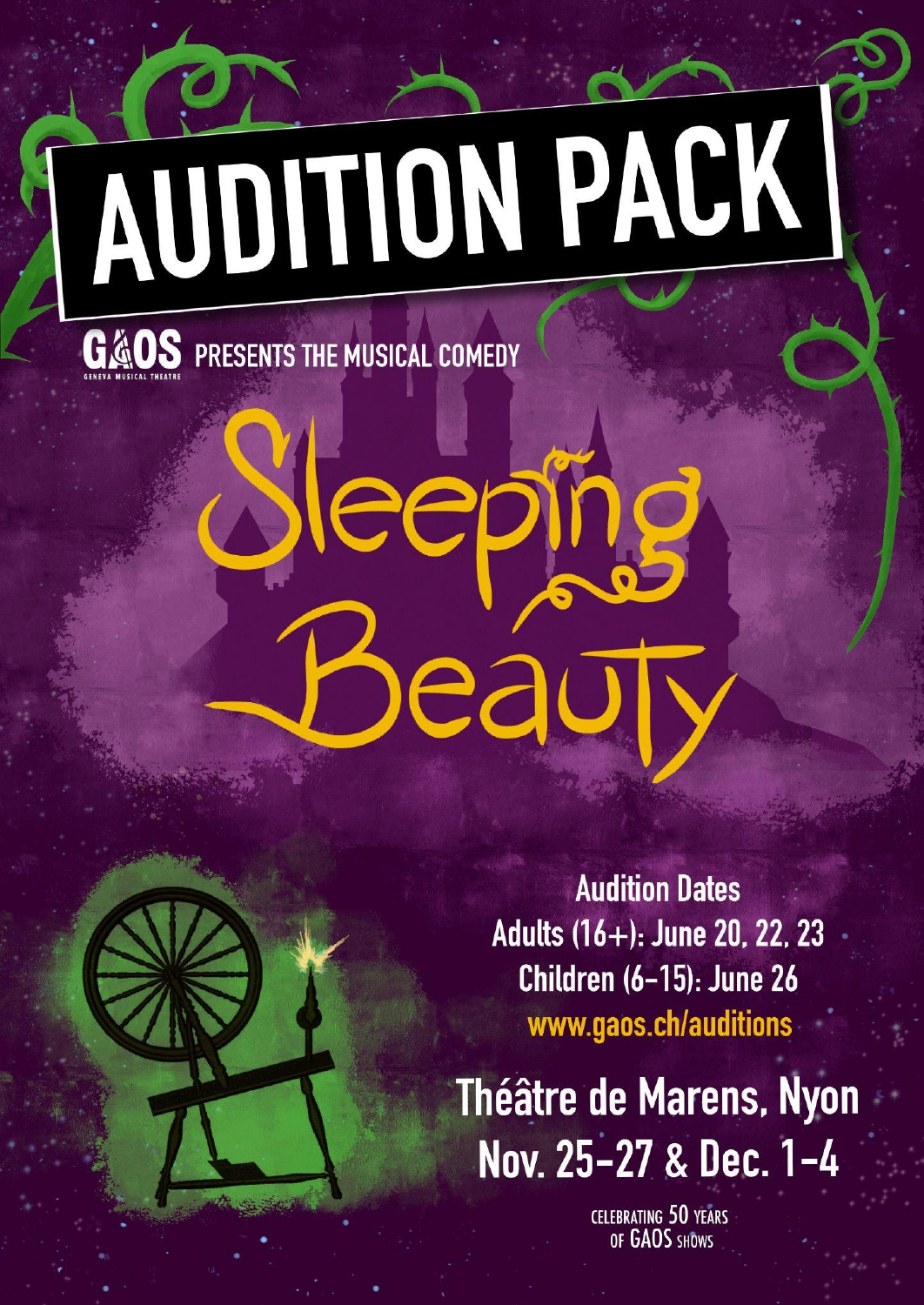# SLEEPING BEAUTY 2022 Audition Pack

### **Enough Beauty Sleep, it's time for a Pantomime!**

GAOS is excited to produce the classic fairytale *Sleeping Beauty*, with all of the fun and laughs of a pantomime. Thank you for your interest in auditioning. Everything you need to prepare is in this pack so please read the following four pages very carefully before signing up for your audition.

#### SYNOPSIS:

Puddle-brained Muddles, the palace handyman, has found a nurse for the King and Queen's new baby Princess Rose, Nurse Hettie Harpic. Fetch and Carrie, the two hapless heralds, are given the job of inviting all of the fairy folk to the christening, but they of course forget to deliver the invite to Bad Witch Hazel. As the Rainbow Fairies take their turns with Good Fairy Lilac to bless the baby, Bad Witch Hazel shows up to curse Princess Rose instead, to prick her finger and die before her 16th birthday. In order to protect his daughter, the King assembles a Point and Needle Team (the "PANTIES"), composed of Fetch and Carrie, to banish all sharp and pointy items. They of course forget one spinning wheel up in a tower. Bad Witch Hazel devises a plan to lure Rose to the tower, by tricking Prince Alexis to give Rose the key to the tower as a birthday gift. Act 1 ends after an exciting birthday party for Rose. Act 2 has Princess Rose storming out of her party, meeting Prince Alexis, finding the tower, pricking her finger, being blessed by the fairies with sleep instead of death, and the palace being put to sleep for 100 years as well. Brambles grow across the castle as they slumber. Prince Alexis' grandson, having heard his whole life about the sleeping princess from his great-grandfather, grandfather, and father, goes on a quest to find her. He cuts through the brambles, wakes the sleeping princess, and they all live as you'd expect, and as the Good Fairy Lilac predicted…Happily Ever After!

#### PRODUCTION TEAM:

- 
- Assistant Director: Nabile Milad
- Musical Director: Andrew Close
- Choreographer: Karen Ball
- 
- Set Construction: David Wrigley
- 
- 
- Lighting Design: Derek Mathieson
- Children's Choreographer: Steph Bongioanni
- Assistant Children's Choreographer: Cheryl Rooney
- Adult Costume Design: Sara Apel
- Children's Costume Design: Mags Mathieson
- Artistic Design & Wig Design: Empi Mörn
- Set Design Advisor: John Fox
- Production Secretary: Karin Divià
- Co-Directors: Francesca Buttle & April Dalton ● Set Designer: Phillipe Boucher ● Props: Deborah Hill ● Sound Design: Bojan Ugrinovski & Jon Nixon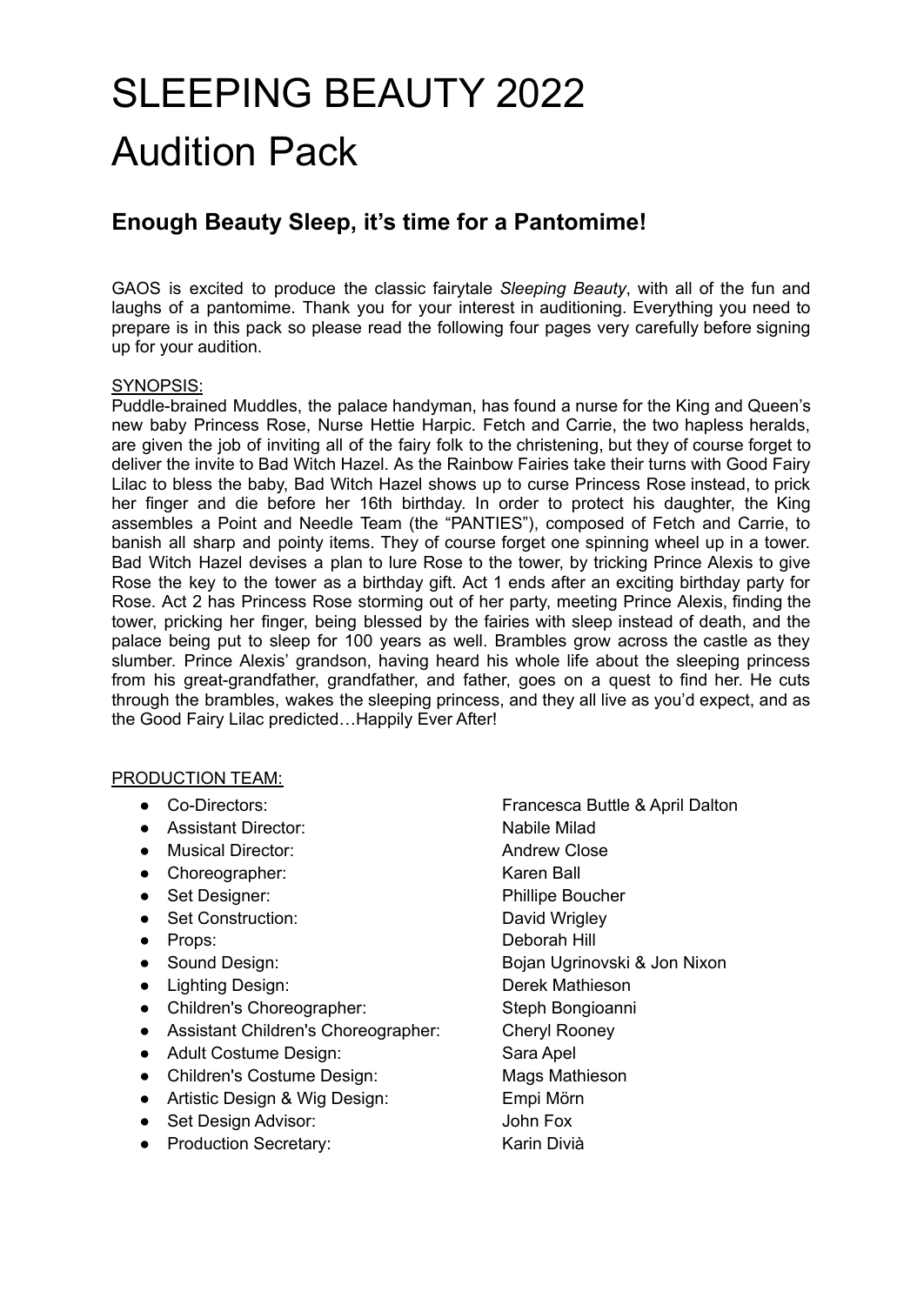#### **To Audition for Sleeping Beauty, please:**

#### **1. Read this pack 2. Fill out the registration form 3. Pick an audition time in the Doodle**

#### AUDITIONS:

Auditions for Adults (ages 16+) and for Children (ages 6-15) will take place at the following times, at the GAOS Headquarters in Meyrin.

| <b>MON</b>                                              | <b>TUES</b> | <b>WED</b>                                              | <b>THURS</b>                                            | <b>FRI</b> | <b>SAT</b>                        | <b>SUN</b>                                |
|---------------------------------------------------------|-------------|---------------------------------------------------------|---------------------------------------------------------|------------|-----------------------------------|-------------------------------------------|
| 20 June                                                 | 21 June     | 22 June                                                 | 23 June                                                 | 24 June    | 25 June                           | 26 June                                   |
| Adult<br>Chorus:<br>19h-20h<br>Principals:<br>20h-21h30 |             | Adult<br>Chorus:<br>19h-20h<br>Principals:<br>20h-21h30 | Adult<br>Chorus:<br>19h-20h<br>Principals:<br>20h-21h30 |            | Principal<br>Callbacks<br>10h-12h | Children:<br>10h-12h15<br>12h30-<br>14h00 |

#### AUDITION PREPARATION:

Please come ready to perform a monologue, sing a solo, and learn a dance. Feel free to use the script, however we welcome script-free performances. If interested in a Principal role, you will also read one of the group scenes or dialogues that your desired character is in. Principals should sing the song allocated to their part.

Audition Scripts, Music Scores, and Song clips to help you prepare can be found at this link:

#### Sleeping Beauty Audition [Information](https://drive.google.com/drive/folders/15JwQPPcigrc3WG8GLlF2nPTmLkSB_8Sp?usp=sharing)

#### AUDITION REGISTRATION:

Please go to [www.gaos.ch/auditions](http://www.gaos.ch/auditions) to complete the online audition registration form before signing up for an audition time.

#### AUDITION TIME SIGN UP VIA DOODLE

Choose only ONE time slot for your audition. 19h-20h is reserved for those auditioning for the Adult Chorus. 20h-21h30 is for those auditioning for Principal roles.

#### **Please arrive 10 minutes before your audition time slot to be measured by the costume team and sign consent form. Dress comfortably.**

After filling out the online [audition](http://www.gaos.ch/audition-form) form, sign up for an audition time here:

[Adults](https://doodle.com/meeting/participate/id/e5yBPp8e) 16+

[Children](https://doodle.com/meeting/participate/id/erkjJvka) 6-15 yrs

#### REHEARSALS:

Rehearsals take place at GAOS HQ in Meyrin on Tuesday and Thursdays from 19h30-22h and occasional Saturdays and Sundays from 13h-16h30 in September and October, taking local holidays and fall break into consideration. In November we will rehearse each weekend leading up to the show. **Please arrive 10-15 minutes before each rehearsal call time, so we can begin on time.**

Rehearsals start Thursday 1st September at 19h30 for a principals' readthrough.

Children's rehearsals are every Sunday from 10h-12h.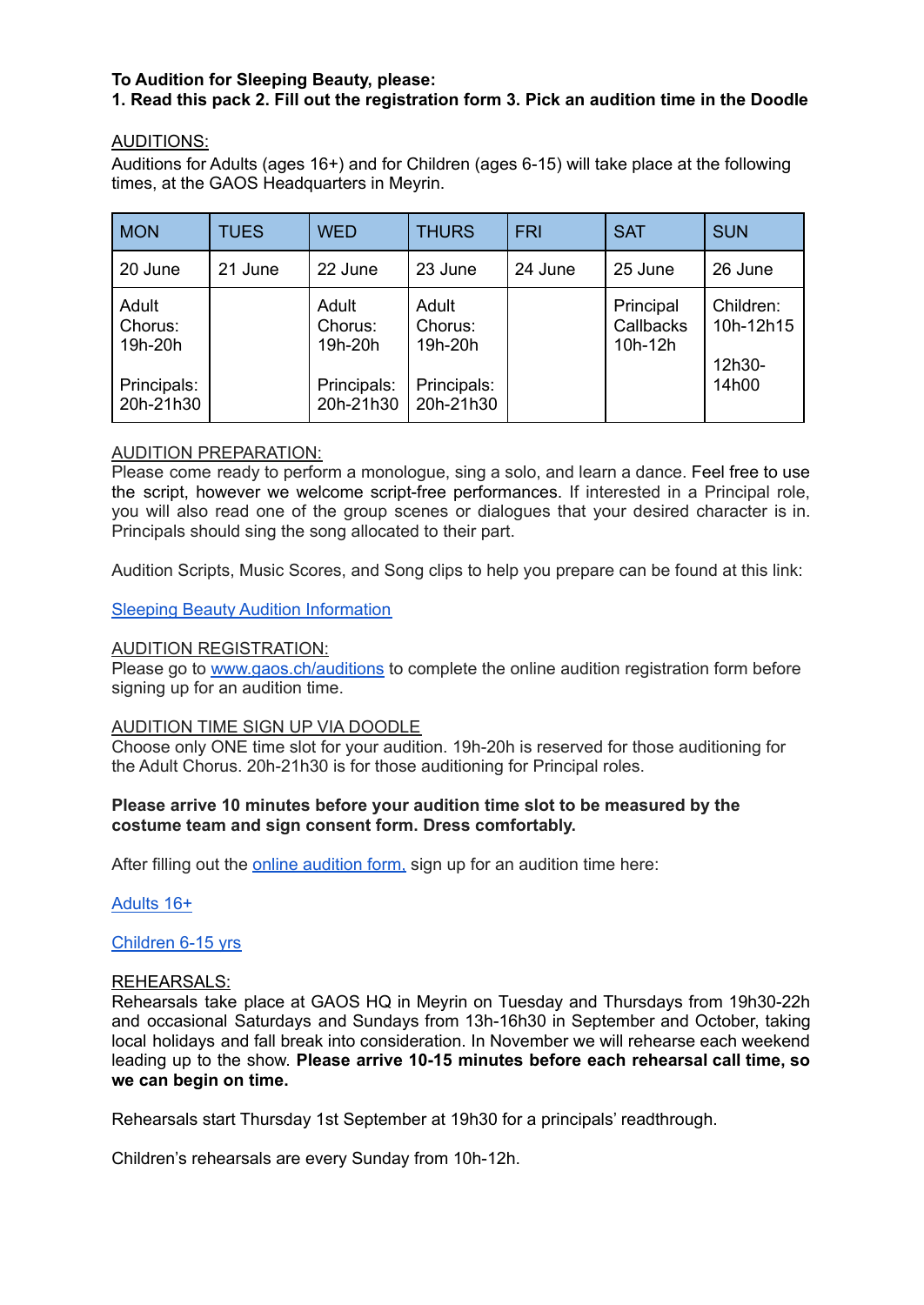Auditions and rehearsals will be at GAOS HQ, Rue du Pré-de-la-Fontaine 10, 1217 Meyrin Performances at Thèâtre de Marens, route du Stand 5, 1260 Nyon

#### KEY REHEARSAL DATES:

Please see the Rehearsal Schedule in this document to determine if you will be able to make all key dates (indicated in **bold** on the rehearsal schedule). If you are unable to make these dates (first rehearsals in September, and most of the rehearsals in November), please let us know on your audition form. These are key dates for our production, and it is imperative you make every arrangement to be there.

#### ABSENCES/HOLIDAYS:

**Unexplained absences of two or more rehearsals may result in automatic exclusion from the production.** Please inform the Directors of any holidays or conflicts on your audition form, after reviewing the rehearsal schedule. If it is necessary to be absent or late, then it is your responsibility to contact the production team beforehand. It is your responsibility to stay caught up with the cast and be prepared for the next rehearsal.

#### MEMBERSHIP:

You must be a fully paid up member of GAOS to participate in any capacity in this production. [www.GAOS.ch/join-us](http://www.gaos.ch/join-us)

#### PERFORMANCE FEE:

Every Performer will be expected to pay a fee of chf 30 which will be collected at the first rehearsal on Thursday, Sept. 1st. This fee covers cleaning of the rehearsal venue, rehearsal snacks, and refreshments during the show.

#### PERFORMANCES:

Performances will be at Théâtre de Marens in Nyon. Nine performances from 25 November - 4 December 2022. Mandatory attendance is required at all tech rehearsals and dress rehearsals.

| <b>MON</b>      | <b>TUES</b>     | <b>WED</b>            | <b>THURS</b> | <b>FRI</b> | <b>SAT</b>     | <b>SUN</b> |
|-----------------|-----------------|-----------------------|--------------|------------|----------------|------------|
| 21 Nov          | 22 Nov          | 23 Nov                | 24 Nov       | 25 Nov     | 26 Nov         | 27 Nov     |
| Tech 1<br>19h30 | Tech 2<br>19h30 | <b>Dress</b><br>19h30 | Off          | 19h30      | 19h30<br>14h00 | 14h00      |
| 28 Nov          | 29 Nov          | 30 Nov                | 1 Dec        | 2 Dec      | 3 Dec          | 4 Dec      |
|                 |                 |                       | 19h30        | 19h30      | 19h30<br>14h00 | 14h00      |

Show Week:

#### VALUABLES:

GAOS cannot accept responsibility for your money or personal belongings during rehearsals or performances. You should take every precaution against loss.

#### CODE OF CONDUCT:

Each cast member will also be asked to read and sign a Code of Conduct form at auditions, which covers the following: safety measures, cast member expectations, and commitment.

**Please remember to Fill out the [Audition](http://www.gaos.ch/audition-form) Form & Sign up for an Audition Time Slot.**

If you have any questions, please email: [auditions@gaos.ch](mailto:auditions@gaos.ch)

We look forward to meeting you at the auditions!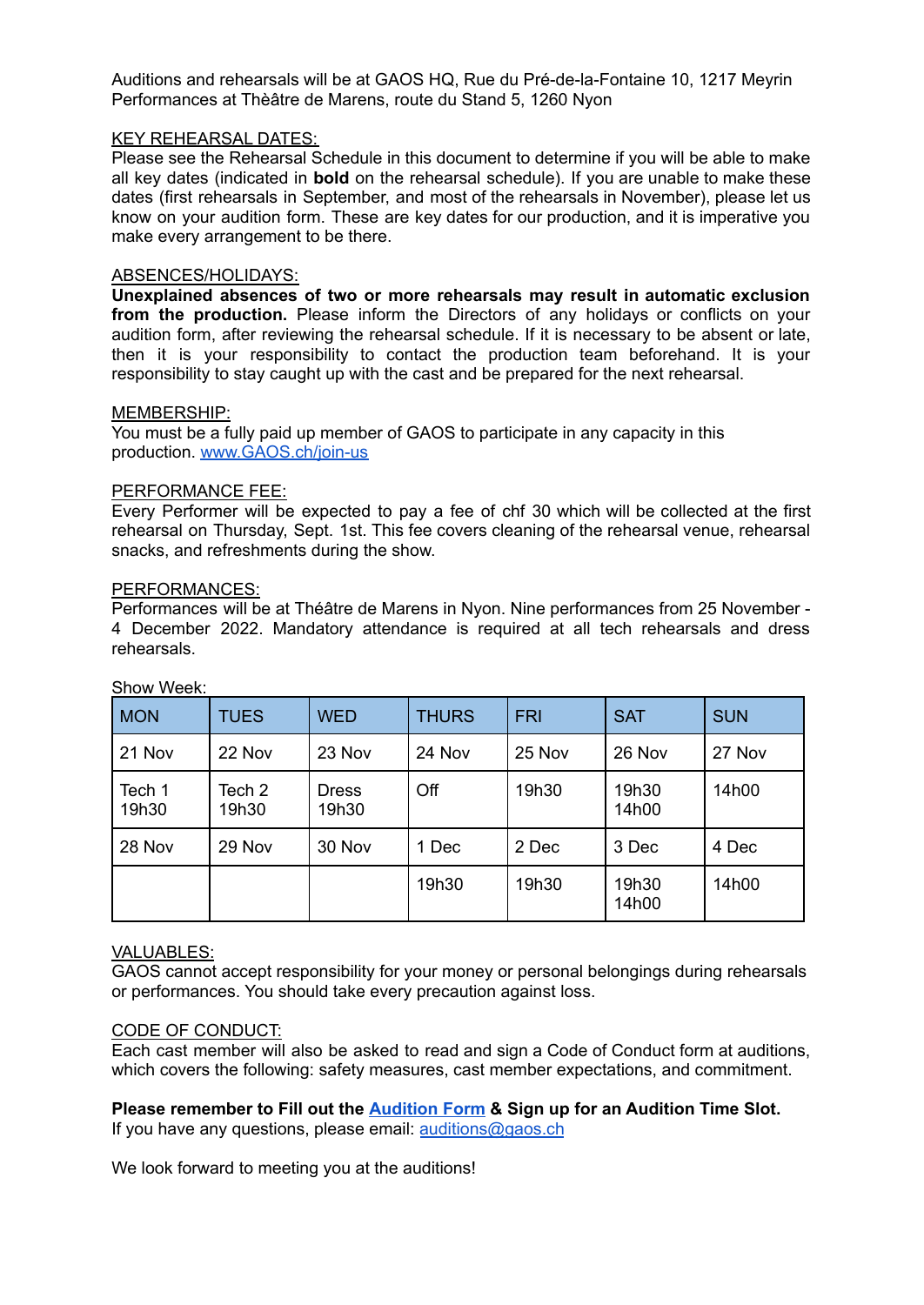# **Sleeping Beauty – Rehearsal Schedule**

Rehearsals will be held at GAOS HQ in Meyrin until Nov. 19th

Adults: Tuesday and Thursday Rehearsals are from 19h30 - 22h and some Saturdays 10h-16h30 Children: Sundays 10h-12h, occasionally Adults 13h-17h.

Detailed Schedule to be provided at first rehearsal, with specific songs, scenes and who is called.

#### SEPTEMBER

| Thurs           | $\overline{\mathbf{1}}$ | Read-through with principals, 19h30 - 22h                                      |
|-----------------|-------------------------|--------------------------------------------------------------------------------|
| Sat             | 3                       | 10h-16h30 All Cast Read and Sing Through, then vocal rehearsal                 |
| Sun             | 4                       | Children 10h-12h                                                               |
| <b>Tues</b>     | 6.                      | Music Rehearsal 19h30 - 22h,                                                   |
| Sun             | 11                      | Children 10h-12h                                                               |
| <b>Tues</b>     | 13                      | Music Rehearsal 19h30 - 22h                                                    |
| <b>Thurs</b>    | 15                      | Blocking/scene work/choreo 19h30 - 22h                                         |
| Sun             | 18                      | Children 10h-12h (with Fairies)                                                |
| <b>Tues</b>     | 20                      | Music Rehearsal 19h30 - 22h                                                    |
| <b>Thurs</b>    | 22                      | Blocking/scene work/choreo 19h30 - 22h                                         |
| Sat             | 24                      | 10h-16h30                                                                      |
| Sun             | 25                      | Children 10h-12h (with Nurse Hettie), Adults 13h-17h                           |
| <b>Tues</b>     | 27                      | Music Rehearsal 19h30 - 22h                                                    |
|                 |                         |                                                                                |
| Thurs           | 29                      | Blocking/scene work/choreo 19h30 - 22h                                         |
| <b>OCTOBER</b>  |                         |                                                                                |
| Sun             | 2                       | Children 10h-12h (with Witch Hazel)                                            |
| <b>Tues</b>     | 4                       | Music Rehearsal 19h30 - 22h                                                    |
| <b>Thurs</b>    |                         |                                                                                |
|                 | 6                       | Blocking/scene work/choreo 19h30 - 22h                                         |
| Sat             | 8                       | Adults 10h-16h30                                                               |
| Sun             | 9                       | Children 10h-12h (with Fairies), Adults 13h-17h                                |
| <b>Tues</b>     | 11                      | Music Rehearsal 19h30 - 22h                                                    |
| <b>Thurs</b>    | 13                      | Blocking/scene work/choreo 19h30 - 22h                                         |
| Sat             | 15                      | Adults 10h-16h30                                                               |
| Sun             | 16                      | Children 10h-12h (with Nurse and Witch), Principals Only 13h-17h               |
| <b>Tues</b>     | 18                      | Music Rehearsal 19h30 - 22h                                                    |
| <b>Thurs</b>    | 20                      | Principals only 19h30 - 22h                                                    |
| Sun             | 30                      | Children 10h-12h (with Nurse, Witch, and Fairies)                              |
|                 |                         |                                                                                |
| <b>NOVEMBER</b> |                         |                                                                                |
| <b>Tues</b>     | 1                       | Adults 19h30 - 22h Work on All of Act 1                                        |
| <b>Thurs</b>    | 3                       | Adults 19h30 - 22h Work on All of Act 2                                        |
| Sat             | 5                       | Adults 10am Stumblethrough. Understudies (13h30 - 16h30)                       |
| Sun             | 6                       | All 11h-16h30. Principals in morning with kids, all adults from 13h30 Run show |
| <b>Tues</b>     | 8                       | Adults 19h30-22h Run Act 2                                                     |
| Thurs           | 10                      | Adults 19h30-22h Run Act 1                                                     |
| <b>Sat</b>      | 12                      | All 10h-16h30.                                                                 |
| Sun             | 13                      | All 11h-16h30. Morning runthrough, lunch, then runthrough with the Band        |
| <b>Tues</b>     | 15                      | Adults 19h30-22h Run show                                                      |
| Thurs           | 17                      | Adults 19h30-22h Run show                                                      |
| Sat             | 19                      | Move into theatre                                                              |
| Sun             | 20                      | Children at HQ 10h-12h, Adults Sitz probe w/Band (13h30-17h)                   |
| Mon             | 21                      | Tech 1 (start time 19h30)                                                      |
| <b>Tues</b>     | 22                      | Tech 2 (start time 19h30)                                                      |
| Wed             | 23                      | Dress (start time 19h30)                                                       |
| Fri             | 25                      | show 1 (start time 19h30)                                                      |
| Sat             | 26                      | show 2 & 3 (start times 14h & 19h30)                                           |
| Sun             | 27                      | show 4 (start time 14h)                                                        |
|                 |                         |                                                                                |
| <b>DECEMBER</b> |                         |                                                                                |
| Thurs 1         |                         | show 5 (start time 19h30)                                                      |
| Fri             | $\mathbf{2}$            | show 6 (start time 19h30)                                                      |
| <b>Sat</b>      | 3                       | shows 7 and 8 (start times 14h & 19h30)                                        |

**Sun 4 show 9 (start time 14h)**